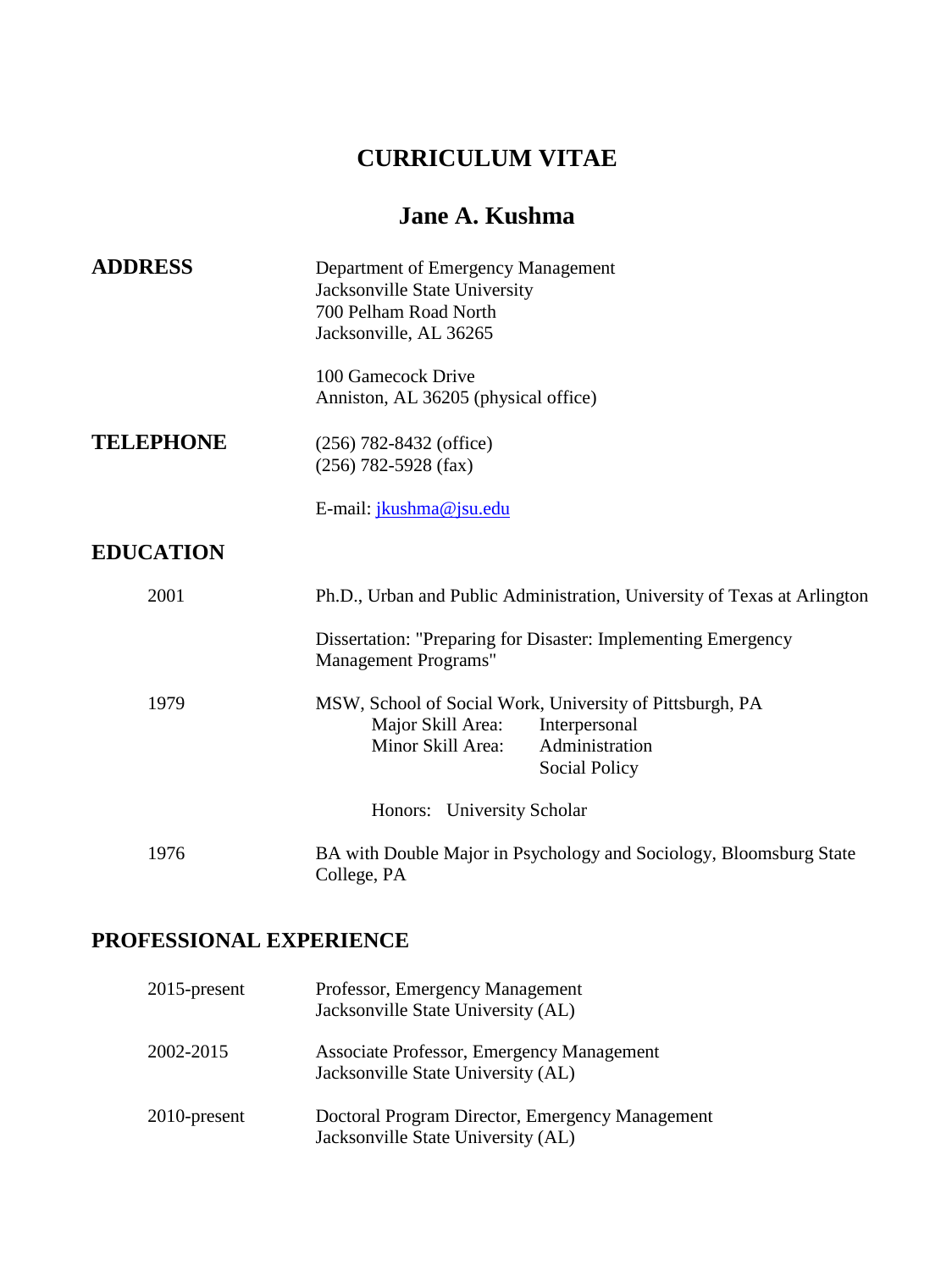| 2012-present | Advisory Board, American Red Cross, Calhoun/Cleburne Counties (AL)                                                                     |
|--------------|----------------------------------------------------------------------------------------------------------------------------------------|
| 2011-present | Book Review and Special Issues Editor, The Journal of Homeland Security<br>and Emergency Management                                    |
| 2008-2011    | Managing Editor, Journal of Homeland Security and Emergency<br>Management                                                              |
| 2004-2007    | Senior Emergency Management Consultant, Dewberry<br>Fairfax, VA                                                                        |
| 1999-2002    | Assistant Professor, Human Services Management<br>University of Tennessee at Chattanooga                                               |
| 1998-1999    | Interim Director and Lecturer, Emergency Administration and<br>Planning, University of North Texas                                     |
| 1994-1998    | Program Manager and Lecturer, Emergency Administration and Planning,<br>University of North Texas                                      |
| 2002-2004    | Volunteer Partner, Program Support, Administration Directorate, American<br>Red Cross, National Headquarters, Washington, DC           |
| 2001-2002    | Chairperson, Disaster Committee, Hamilton County chapter, American Red<br>Cross, Chattanooga, TN                                       |
| 1994-2001    | Senior Volunteer, Disasters Services, American Red Cross, National<br>Headquarters, Falls Church, VA                                   |
| 1988-1993    | Associate, Disaster Services, American Red Cross, National Headquarters,<br>Washington, DC                                             |
| 1985-1988    | Service Specialist, Military and Social Services, American Red Cross,<br>National Headquarters, Washington, DC                         |
| 1983-1985    | Program Specialist, Service to the Armed Forces and Veterans, American<br>Red Cross, Midwestern Operations Headquarters, St. Louis, MO |
| 1982-1983    | Specialist, Disaster Services, American Red Cross, Midwestern Area Office,<br>St. Louis, MO                                            |
| 1981-1982    | Caseworker II, Service to Military Families, American Red Cross, Dallas<br>CO Chapter, Dallas, TX                                      |
| 1979-1981    | Staff Social Worker, Western Pennsylvania Hospital, Pittsburgh, PA                                                                     |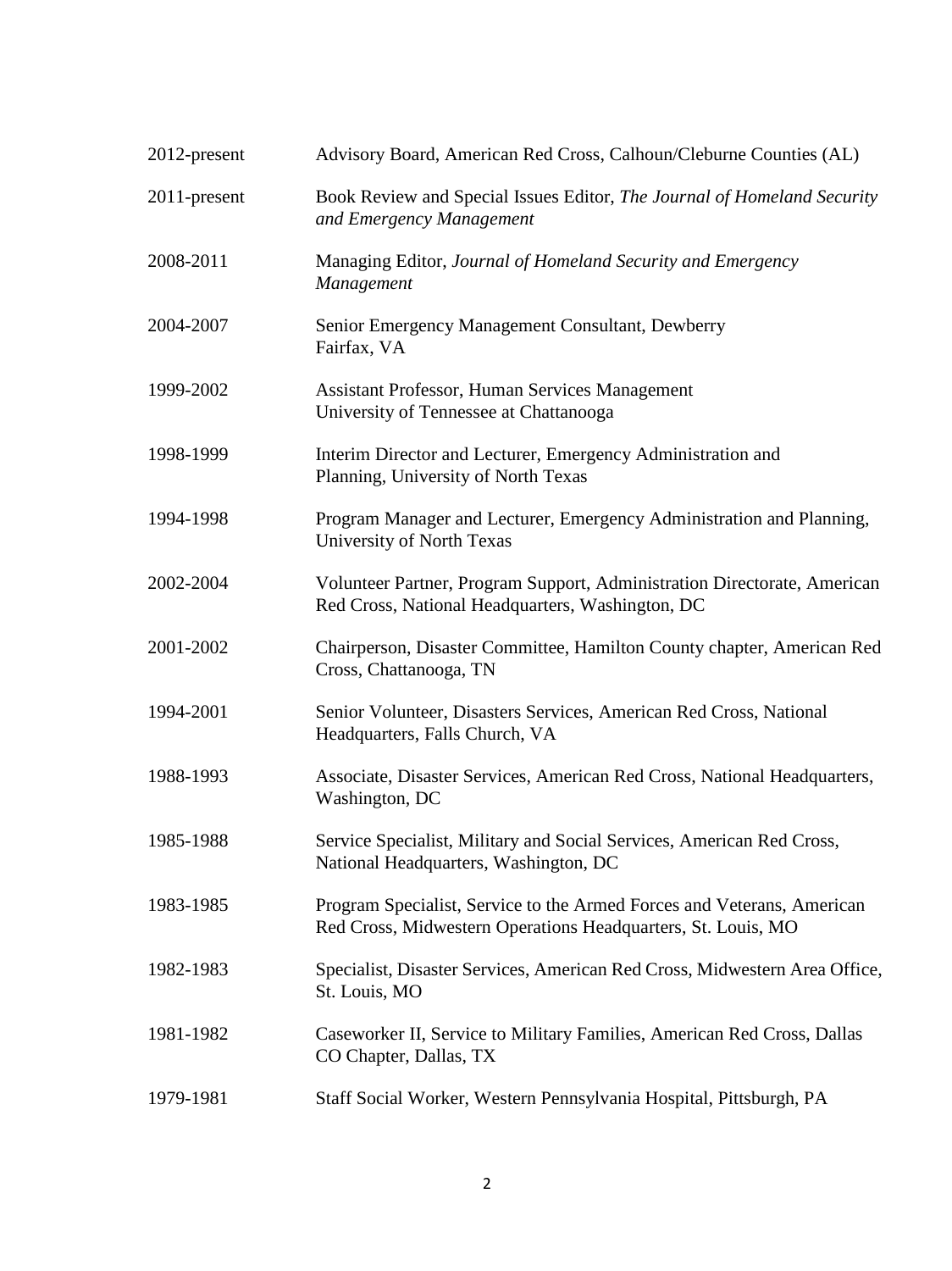| 1978-1979 | Medical Social Worker, Veterans Administration Medical Center,<br>Pittsburgh, PA                  |
|-----------|---------------------------------------------------------------------------------------------------|
| 1978      | Outpatient Psychiatric Social Worker, Western Psychiatric Institute and<br>Clinic, Pittsburgh, PA |
| 1976-1977 | Director, "Listening Ear IRF", Easter Seal Society of Central Pennsylvania,<br>Bloomsburg, PA     |

## **PROFESSIONAL ACTIVITIES**

#### **Professional Certifications**

Academy of Certified Social Workers, November 1985 to present

#### **Professional Affiliations**

 American Society for Public Administration, 1995 to 2013 Section on Emergency and Crisis Management Board of Directors, 2010-13

Association for Research on Nonprofit Organizations and Voluntary Action, 1999-03

Natural Hazard Mitigation Association, 2010 to present

 National Association of Social Workers, 1977 to present Tennessee NASW Board of Directors, 2001-02 Southwest Pennsylvania Program Committee, 1980-81

National Network for Social Work Managers, 2001-03

International Association of Emergency Management (formerly National Coordinating Council on Emergency Management), 1994 to present

Information Systems for Crisis Response and Management, 2013 to present

Research Committee on Disasters, International Sociological Association, 1994-2004

Urban Affairs Association, 1997-2010

#### **National Committees and Boards**

National Association of Social Workers, Tennessee Chapter, Board of Directors, 2001-2002

American National Red Cross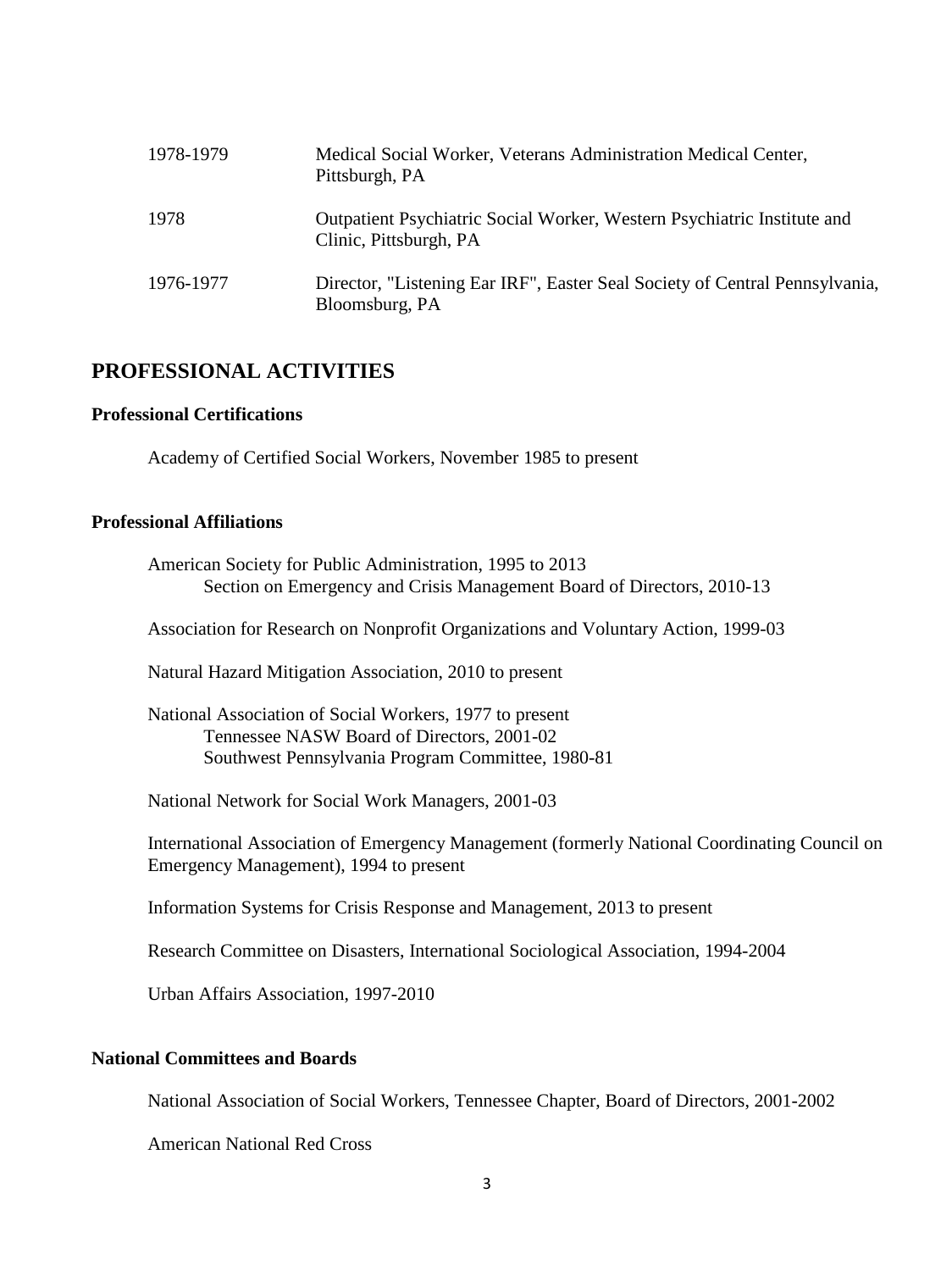Disaster Cycle Process Reengineering Team (Preparedness), 2013 to present Disaster Services Program Manager, National Certification Board, 2010-present Volunteer Recognition Task Force, 2002 National Mitigation Task Force, 1996-97

Emergency Information and Infrastructure Project (emforum), Board of Directors, 2006-11 Chair, 2010 to 2011 Secretary, 2008 to 2010

Emergency Management Higher Education Consortium, Board of Directors, 2010-present

Natural Hazards Center, Boulder, CO, Advisory Board, 1989-93

Natural Hazard Mitigation Association, Resilient Neighbors Network Advisory Group, 2012-present

National Interagency Coordinating Committee on Hurricanes, 1988-93

National Hurricane Conference, Planning Committee, 1989-93 Special Needs Subcommittee, 1995-present

Natural Hazard Mitigation Association Resilient Neighbors Network Advisory Group, 2012-present

#### **Local Committees and Boards**

American Red Cross, Advisory Board, Anniston (AL), 2012-2015

Center for Nonprofits, Board of Directors, Chattanooga (TN), 2001-2002

 Disaster Committee (Chair), Chattanooga/Hamilton County American Red Cross, 2001 to present

#### **Honors**

Academic Recognition Award, International Association of Emergency Managers – USA, 2012

Dean's Service Award, 2008

UTC College of Health and Human Services, Outstanding Teaching Award, 2001

FEMA Director Award for Outstanding Public Service, 1994

FEMA Special Award, 1993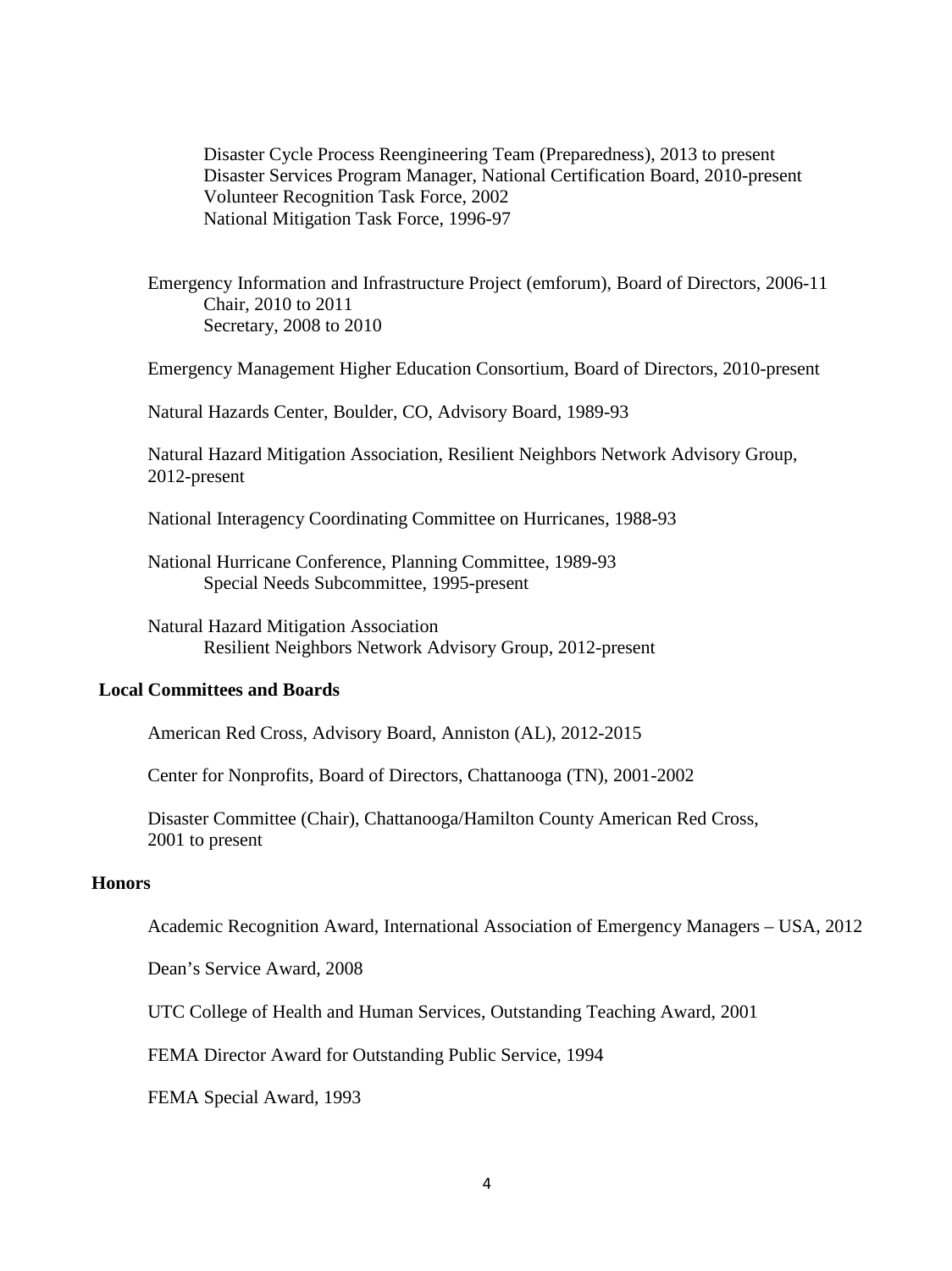#### **Research Interests**

Policy Implementation and Policy Studies Disaster Management Service Learning Volunteerism and Volunteer Management Vulnerable Populations Disaster Recovery and Community Resilience Disaster Case Management Social Media and Emergency Management

## **COURSES TAUGHT**

### **Graduate - Doctoral**

Integrative Seminars Disaster Management Principles and Practice Interdisciplinary Disaster Theory and Research Evaluation Research Voluntary and Nonprofit Disaster Management

### **Graduate – Masters**

Foundations of Emergency Management Emergency Preparedness Disaster Recovery Leadership and Organizational Behavior in Emergency Management Emergency Management Capstone Course

# **PUBLICATIONS**

### **Refereed Journal Articles**

Manning, S., Kushma, J. (submitted) A systematic review of the international disaster case management literature in the aftermath of Hurricane Katrina. *International Journal of Emergency Management.*

Qari, S., Abramson, D., Kushma, J., Halverson, P. (2014). Preparedness and emergency response research centers: Early returns on investment in evidence-based public health systems research, *Public Health Reports,* V. 129 (2014 Supplement 4).

White, C., Plotnick, L., Kushma, J., Hiltz, S.R., Turoff, M. (2009). An online social network for emergency management. *International Journal of Emergency Management,* 6:3/4, p. 369-382.

Kushma, J., Rubin, C. (2009) Focal points in homeland security/emergency management research and practice, *Journal of Homeland Security and Emergency Management*, 6:1, Article 30.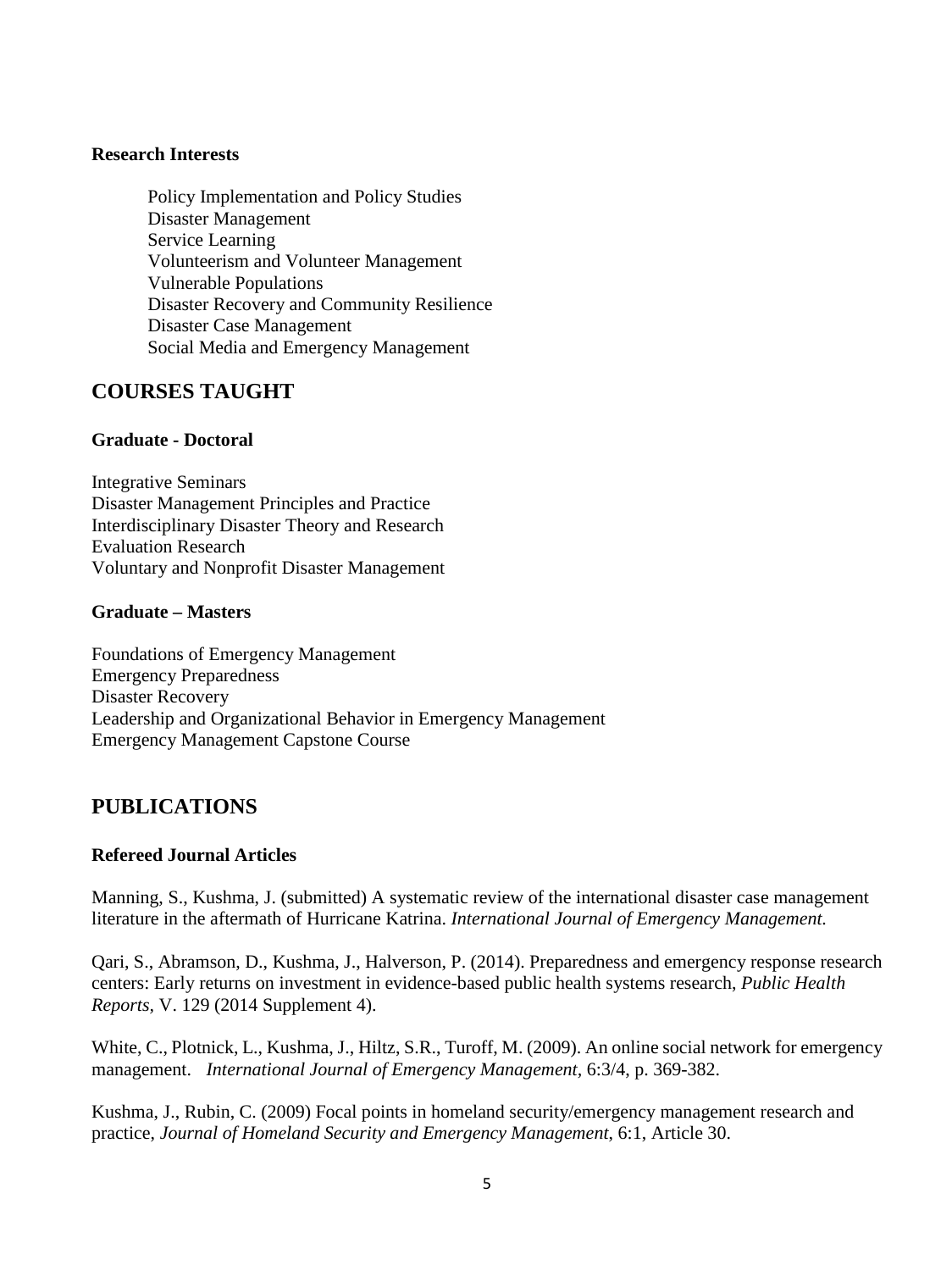Kushma, J. (2007). Role abandonment in disaster: Should we leave this myth behind? *Natural Hazards Observer,* XXXI: 5.

## **Peer-Reviewed Book Chapters**

Kushma, J. (2014). Long-term recovery: An academic's perspective. In J. Trainor and T. Subbio (eds.), *Critical* i*ssues in disaster science and management: A dialogue between researchers and practitioners* (pp. 282-288). Washington, DC: FEMA. INVITED CONTRIBUTION.

Kushma, J, Milliman, R., & Schoening, J. (2014). Long-term recovery: Bridging the divide. In J. Trainor and T. Subbio (eds.), *Critical* i*ssues in disaster science and management: A dialogue between researchers and practitioners* (pp. 302-307). Washington, DC: FEMA. INVITED CONTRIBUTION.

Davis, E., Hansen, R., Kushma, J., Peek, L. & Phillips, B. (2012). Identifying and accommodating high-risk and high-vulnerability populations. In T.G. Veenema (Ed.), *Disaster nursing and emergency preparedness for chemical, biological, and radiological terrorism and other hazards*. New York: Springer.

Clive, A. Davis, E., Kushma, J., & Mincin, J. (2007). Identifying and accommodating high-risk and high-vulnerability populations. In T. G. Veenema (Ed.), *Disaster nursing and emergency preparedness for chemical, biological, and radiological terrorism and other hazards. (*2nd edition, pp. 309-324). New York: Springer.

### **Other Book Chapters**

Kushma, J. (2011) Recovery: The good, the bad, and the ugly. In K.J. McGlown and P.D. Robinson (Eds.). *Anticipate respond recover: Healthcare leadership and catastrophic events*. Chicago, IL: Health Administration Press.

### **Other Refereed/Reviewed Contributions**

Kushma, J. (2014) Emergency management: Mass evacuation and relocation. *Encyclopedia of Public Administration and Public Policy,* 3rd Edition.

Kushma, J. (2010) Federal Emergency Management Agency. In R.M Valelly (Ed.), *Encyclopedia of U.S. Political History.* Vol. 7, The Clash of Conservatism and Liberalism, 1976 to Present (pp. 156-161), Washington, D.C.: CQ Press.

Kushma, J. (2010) Homeland security. In R.M. Valelly (Ed.), *Encyclopedia of U.S. Political History,* Vol. 7, The Clash of Conservatism and Liberalism, 1976 to Present (pp. 204-210), Washington, D.C.: CQ Press.

### **Conference Proceedings**

Plotnick, L.S., Hiltz, S.R., Kushma, J.A., Tapia, A. (2015). Red tape: Attitudes and issues related to use of social media by U.S. county level emergency managers.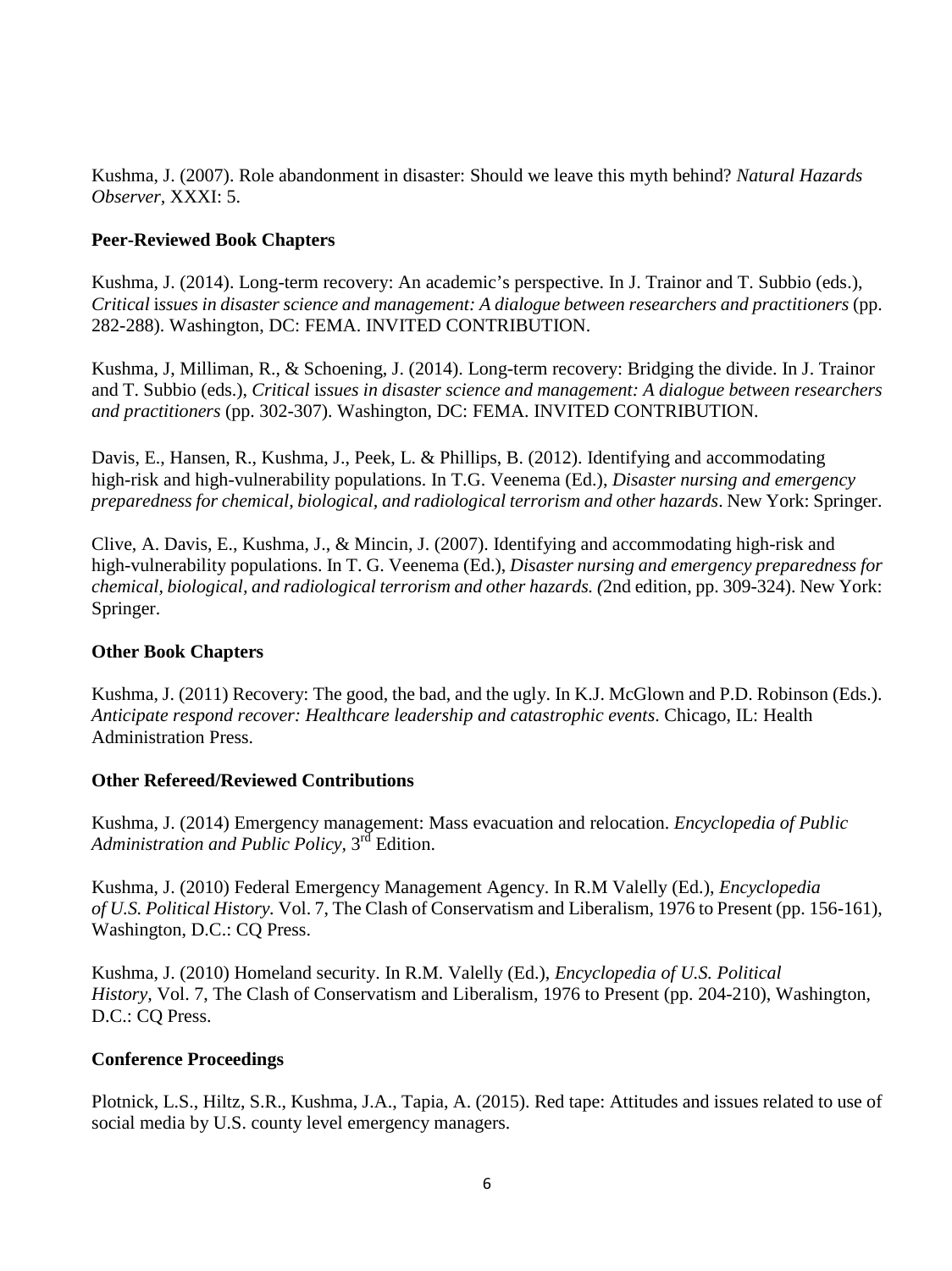Hiltz, R., Kushma, J., Plotnick, L. (2014) Use of social media by U.S. public sector emergency managers: Barriers and wish lists.

## **Technical Reports**

Kushma, J., & Plotnick, L. (2013). An Evaluation of the Alabama Disaster Case Management Program.

Continuing and Distance Education, Global Blueprint for Change A3 (multiple authors), 2001 World Congress for Disaster Reduction, August 2001. Reston, VA: American Society of Civil Engineers.

Emergency Response and Recovery, Monograph 4, (multiple authors), 1993 National Earthquake Conference, May 1993. Washington, D.C.: Federal Emergency Management Agency.

# **CONTRACTS, GRANTS and SPONSORED RESEARCH**

"DHS S&T Critical Infrastructure Resilience Center of Excellence – Center Lead with Washington University," U.S. Department of Homeland Security, submitted September 2014 (\$407,196). (Co-PI)

"Integrating Coastal Resilience with Emergency Management and Homeland Security Curriculum," U.S. Department of Homeland Security, submitted June 2014 (\$389,381). (Co-PI).

"Alabama Volunteer Generation Fund," Corporation for National and Community Service grant with Serve Alabama, 2013-14 (\$35,000).

"Alabama Volunteer Generation Fund," Corporation for National and Community Service grant with Serve Alabama, 2013 (\$35,000).

"Disaster Case Management Program Evaluation," contract with Serve Alabama, 2012-13 (\$49,736).

"Effective Communication for People with Disabilities; Before, During, and After Emergencies," contract with the National Council on Disabilities, submitted March 2012 (not funded). (\$69,069) (Co-PI).

"CSEPP Alabama Public Outreach Survey," contract with the East Alabama Chemical Stockpile Emergency Planning Program (CSEPP), July 2011.

"JSU-DHS-STEM Career Development Program," contract with the U.S. Department of Homeland Security; 2012 (\$386, 278) (not funded). (Co-PI)

"Community Resilience System Development," contract with the Community and Regional Resilience Institute, Oak Ridge National Laboratory, 2008-11 (\$514,965).

"Disaster Resilience for Rural Communities: Implementing Hazard Mitigation Programs," submitted 2011 (not funded) to National Science Foundation (\$399,995).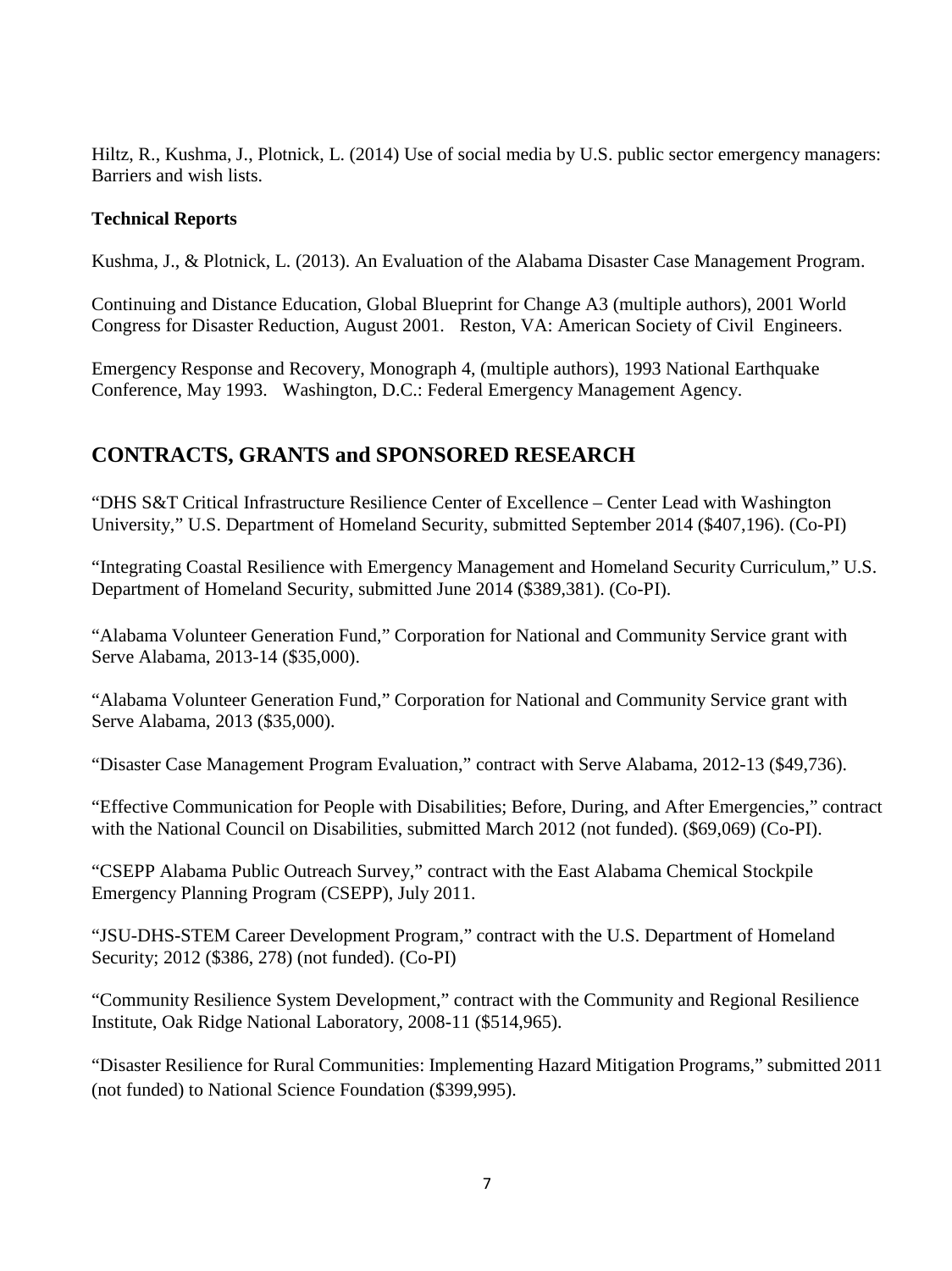"Gulf Coast States Hurricane Conference, Leadership Forum Support," contract with the Alabama Emergency Management Agency, June 2010 (\$1,500)

"Disaster Resilience for Rural Communities," USDA-CSREES-AFRI-002564**,** GRANT10507789**,**  submitted January 2010 (not funded). (\$399,580)

**"**Establishing the Pedagogic Framework and Competencies for Higher Education to Improve the Nation's Ability to Prepare for and Respond to Catastrophes," project with the National Center for the Study of Catastrophic Event Response (PACER), 2006-09.

**"**Leadership in Emergency Management Course Treatment," contract with the Higher Education Project, Federal Emergency Management Agency, 2008-09 (\$2,000).

"Planning and Program Support," contract with the Alabama Emergency Management Agency, 2003-2004 (\$263,362).

"Incorporating Service Learning in Emergency Management Higher Education Curriculum," contract with the Higher Education Project, Federal Emergency Management Agency, 2002 (\$1,000).

"Service Learning and Emergency Management," contract with the Higher Education Project, Federal Emergency Management Agency, 2002 (\$2,500).

"Foundations of Emergency Management Distance Course," contract with the American National Red Cross, 2001 (\$4,000).

"SSCS 24/7 Project," CECA CCI grant, Summer 2001 (\$2,629)

"SSCS 24/7 Project," CECA CCI grant, Fall 2001 (\$2,657)

College Teaching Excellence Grant, Summer 2001 (\$500)

# **INVITED PAPERS/PRESENTATIONS**

Kushma, J.A. (Moderator and Panelist), Keck, J. (Panelist), Renda-Tenali, I. (Panelist), 17<sup>th</sup> Annual Emergency Management Higher Education Symposium, "Online Educational Programs for Emergency Management and Homeland Security," FEMA Higher Education Program, Emmitsburg, MD (June 3, 2015).

Kushma, J.A. (Panelist), Renda-Tenali, I. (Panelist), Gudaitis, P (Panelist), Rubin, C. (Moderator), 17<sup>th</sup> Annual Emergency Management Higher Education Symposium, "Digital Resources," FEMA Higher Education Program, Emmitsburg, MD (June 3, 2015).

Kushma, J. A. (Panelist), Liberty, A. (Moderator), Klenow, D. (Panelist), Collins, J. (Panelist), 16<sup>th</sup> Annual Emergency Management Higher Education Symposium, "Progress in Emergency Management/Homeland Security Academia: Doctoral Programs," FEMA Higher Education Program, Emmitsburg, MD. (June 5, 2014).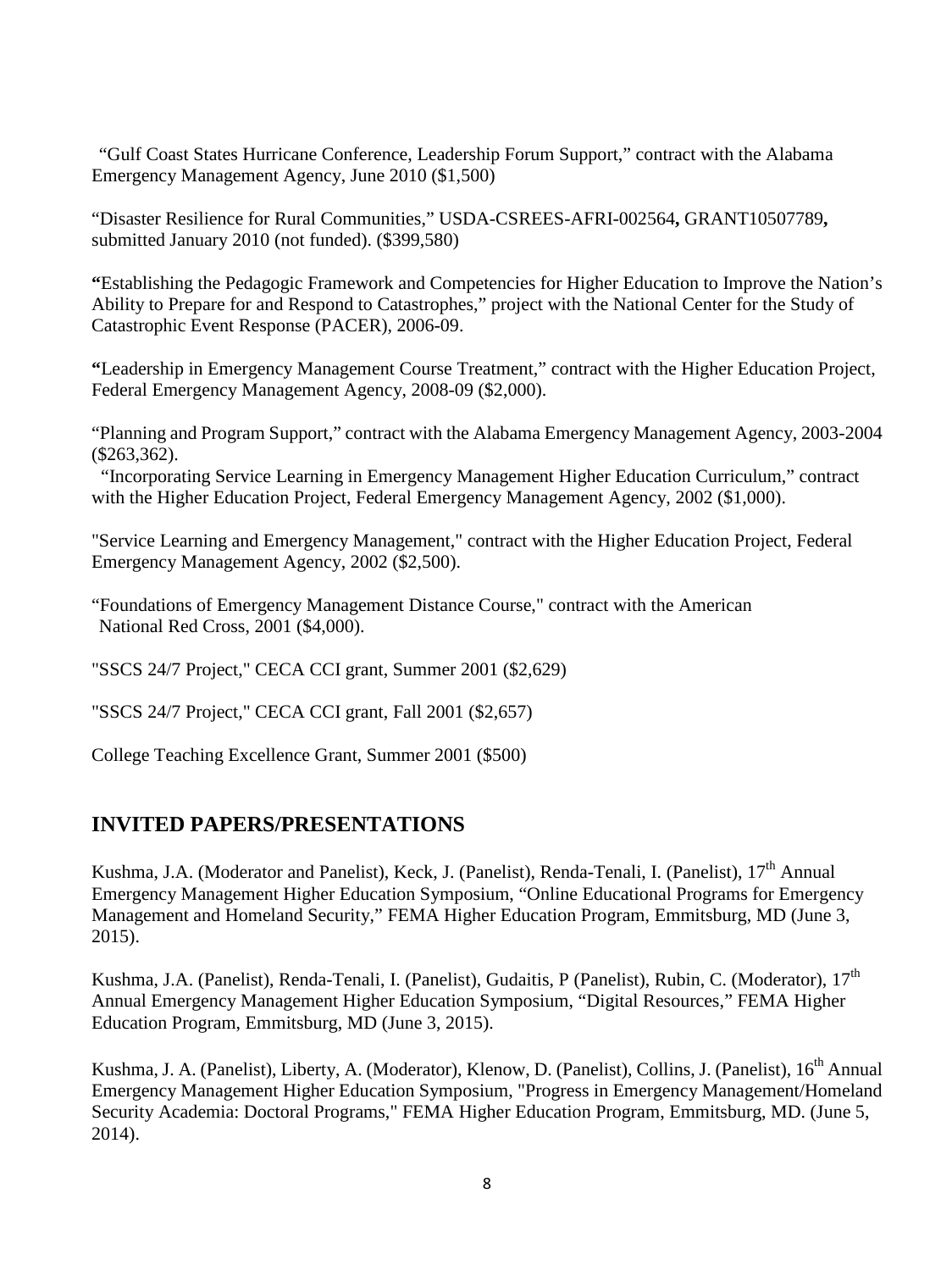Kushma, J. A. (Discussant), Jensen, J. (Moderator), Jensen, S. (Discussant), McEntire, D. (Discussant), Rubin, C. (Discussant), Bissell, R. (Discussant), Trainor, J. (Discussant), Klenow, D. (Discussant), 16th Annual Emergency Management Higher Education Symposium, "Emergency Management as a Unique Academic Discipline: What Is It and What Does It Do?," FEMA Higher Education Program, Emmitsburg, MD. (June 3, 2014).

Kushma, J. A., Manning, S., Emergency Management Theory and Research Workshop, "Towards Evidence-Based Practice in Emergency Management:," FEMA Higher Education Program, Emmitsburg, MD. (June 2, 2014).

Kushma, J., Manning, S., IAEM Training Summit, "Using Disaster Research - Towards An Evidence-Based Practice for Emergency Management," International Association of Emergency Managers, Savannah, GA. (May 21, 2014).

Kushma, J., Ready JSU Day. "Service Learning Approaches for Faculty." Jacksonville, AL. (September 11, 2013).

Kushma, J., 2013 Territorial Advisory Committee on Disasters, "Working Better with Academia," Salvation Army, Atlanta, GA. (April 12, 2013).

Kushma, J. "The national dialogue on community resilience: The social work voice." Presentation at the 2012 National Association of Social Work Conference, July 24, in Washington, DC.

Kushma, J. "The art of community engagement." Presentation at the 2012 Emergency Managers Association of Georgia Conference, May 3, in Savannah, GA.

Kushma, J. "The national dialogue on community resilience: The role of emergency management." Keynote address at the 2012 IAEM USA Region 4 Conference, April 17, in Myrtle Beach, SC.

Kushma, J. "Keys to resiliency in recovering from disaster." Presentation at the ICMA 2011 Annual Conference, September 19, in Milwaukee, WI.

Kushma, J. "Developing competency-based emergency management degree programs." Presentation at the 2010 FEMA Higher Education Conference, June 8-10, in Emmitsburg, MD.

Kushma, J. "Disaster recovery: Do recent changes mean progress?" Presentation at the 2010 FEMA Higher Education Conference, June 8-10, in Emmitsburg, MD.

Kushma, J. "Meet the editors." Presentation at the 2nd Annual Veterans Health Administration Comprehensive Emergency Management Program Evaluation and Research Conference, May 4-5, in Baltimore, MD.

Kushma, J. "Professionalizing emergency management." Presentation at the 2010 National Hurricane Conference, March 31-April 2, in Orlando, FL.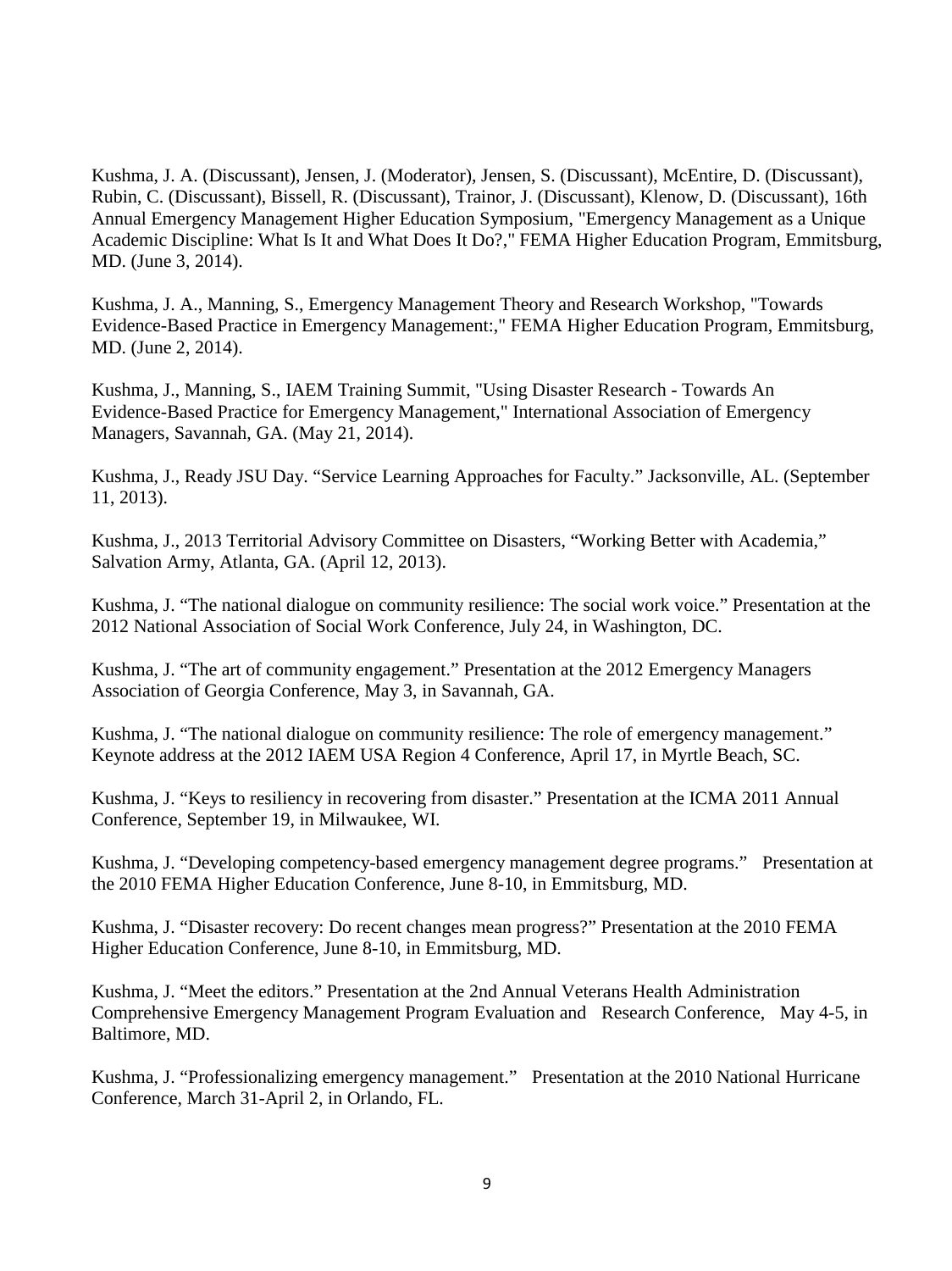Kushma, J. "Social organization of a shelter." Presentation at the 2010 National Hurricane Conference," March 31-April 2, in Orlando, FL.

Kushma, J. "Incorporating resilience themes in professional training and education." Presentation at the 4th Annual Homeland Defense and Security Educational Summit, February 24-25, in Washington, D.C.

Kushma, J. "A common framework for assessing community resilience." Presentation at the Emergency Preparedness and Incident Conference, Mid-South Association of Contingency Planners, Memphis, TN; September 2009.

Kushma, J. "Intergovernmental arrangements for long-term community recovery: Lessons from Katrina and beyond." Presentational at the American Society for Public Administration National Conference; Miami, FL; March 2009.

Kushma, J. "Focal points in homeland security research: An analysis of research articles and book reviews in JHSEM." Presentation at the Third Annual Homeland Defense and Security Education Summit; Washington, D.C.; March 2009.

Kushma, J. "Managing Crises: Making Our Communities More Resilient." Presentation at the East Alabama Regional Planning and Development Commission Workshop; Anniston, AL; June 2008.

Kushma, J. "Role abandonment in disaster: Should we leave this myth behind?" Presentation at the 29th Annual International Disaster Management Conference; Orlando, FL; February 2008.

Kushma, J. "Vulnerable populations and special seeds in disaster: An afterthought no more". Presentation at the Governor's Volunteer Leadership Conference; Mobile, AL; December 2007.

Kushma, J. "Fitting the pieces of the puzzle together: A workshop on all of the phases of disaster". Presentation at the 2nd Annual ALVOAD Conference; Montgomery, AL; May 2007.

Kushma, J. "Reflections on Katrina: Tough lessons, emerging insights for a catastrophic disaster." Presentation at the International Association of Engineering Insurers; Boston, MA; September 2006.

Kushma, J. "The mental health response to the 1995 hurricane season." Presentation at the National Hurricane Conference; Orlando, FL; April 2006.

Kushma, J. "Incorporating service-learning in emergency management higher education curriculum." Presentation at the FEMA Higher Education website, January 2004.

Kushma, J. "Disaster preparedness and homeland security: The role of social work." Presentation at the Annual Social Work Day; Jacksonville, AL; April 2003.

Kushma, J. "Homeland security and domestic preparedness: The challenges ahead." Presentation at the Eightieth Annual Meeting of the Alabama Academy of Science, Inc.; Jacksonville, AL; March 2003.

Kushma, J. "Academic resources for disaster planning." Presentation at the American Red Cross State Consortium WMD/T Workshop; Montgomery, AL; August 2002.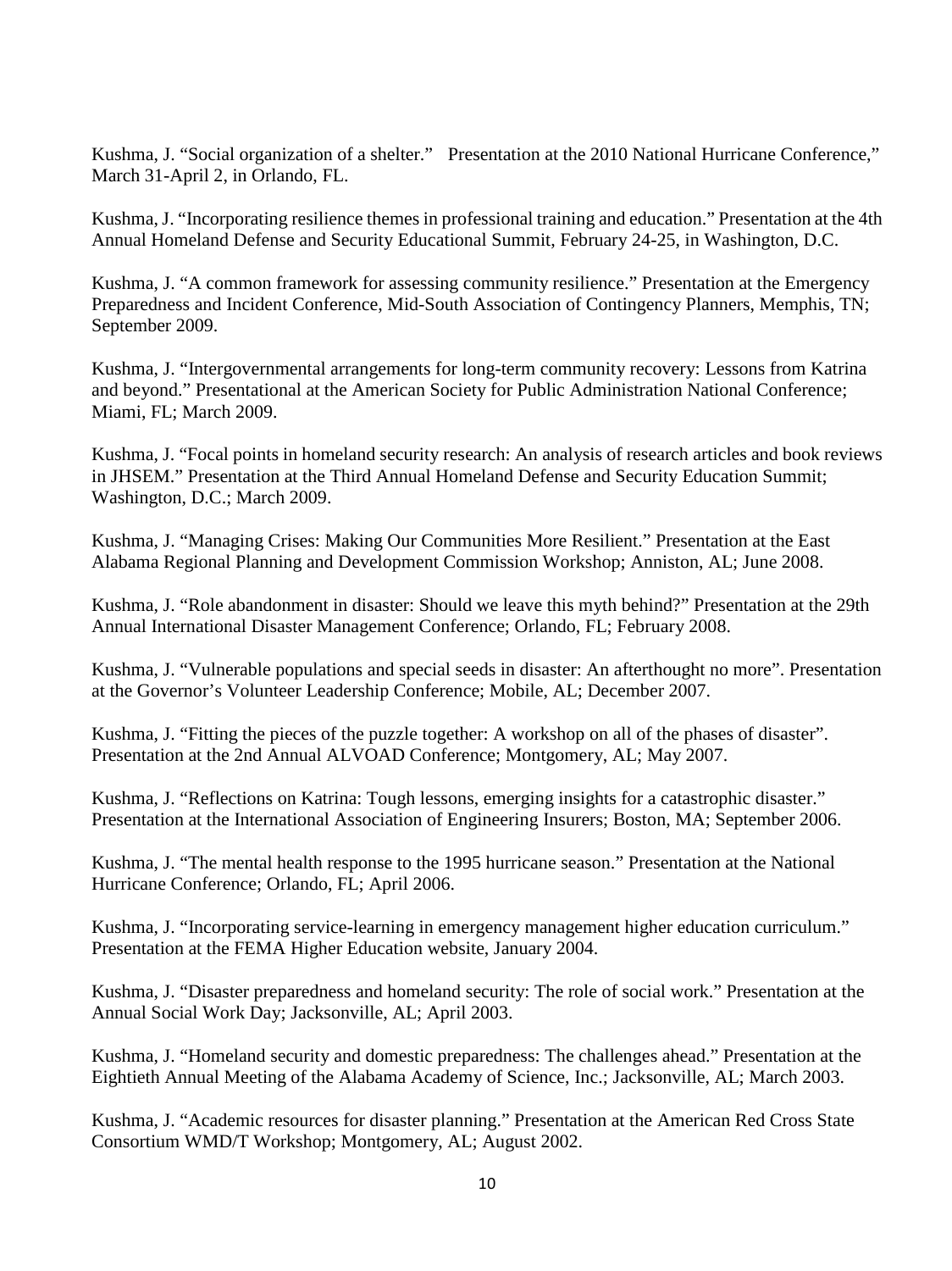Kushma, J. "Active learning in undergraduate non-profit education: Utilization of selective teaching modalities." Presentation at the National Public Administration Teaching Conference; Knoxville, TN; February 2002.

Kushma, J. "ARC/university partnerships: Service learning as a volunteer mobilization strategy." Presentation at the ARC Disaster Leadership Conference; Dallas, TX; January 2002.

Kushma, J. "Managing Online Discussions. Teaching, Learning, and Technology Roundtable." Presentation at the University of Tennessee at Chattanooga; November 2001.

Kushma., J. "The Aftermath of Terror: Efforts to Recover from the 9/11 Disasters." Presentation at the University of Tennessee at Chattanooga, October 2001.

Kushma, J. "Developing and Implementing an Academic Structure for the Emergency Management Profession." Presentation at the Natural Hazards Workshop; Boulder, CO; July 2000.

Kushma, J. "What Students Need." Presentation at the FEMA Higher Education Workshop; Emmitsburg, MD; June, 2000.

Kushma, J. "Case Teaching and Emergency Management." Presentation at the FEMA Higher Education Workshop; Emmitsburg, MD; June, 2000.

Kushma, J. "Emergency Systems Management Program Update." Presentation at the TEMA Regional Meeting; Alcoa, TN; September, 1999.

Kushma, J. "Getting Students Involved in Emergency Management." Presentation at the FEMA Higher Education Project Workshop; Emmitsburg, MD; July, 1999.

Kushma, J. "The Challenges of Outcome Measurement." Presentation at the American Red Cross Disaster Services Leadership Conference; St. Louis, MO; January, 1999.

Kushma, J. "Project Impact: Opportunities for Service Learning." Presentation at the FEMA Mitigation Summit; Washington, DC; December, 1998.

Kushma, J. "How to Build Community Collaborations." Presentation at the National Hurricane Conference; Norfolk, VA; April, 1998.

Kushma, J. "Integrating Hazards Curricula to Enhance Professional Educational Opportunities." Presentation at the Natural Hazards Research and Application Workshop; Denver, CO; July, 1996.

Kushma, J. "Public/Private Partnerships for Hazard Mitigation and Emergency Management." Presentation at the Natural Hazards Research and Application Workshop; Denver, CO; July, 1996.

Kushma, J. "Federal Budget Reduction: Options and Implications for State and Local Emergency Managers." Presentation at the National Hurricane Conference; Orlando, FL; April, 1996.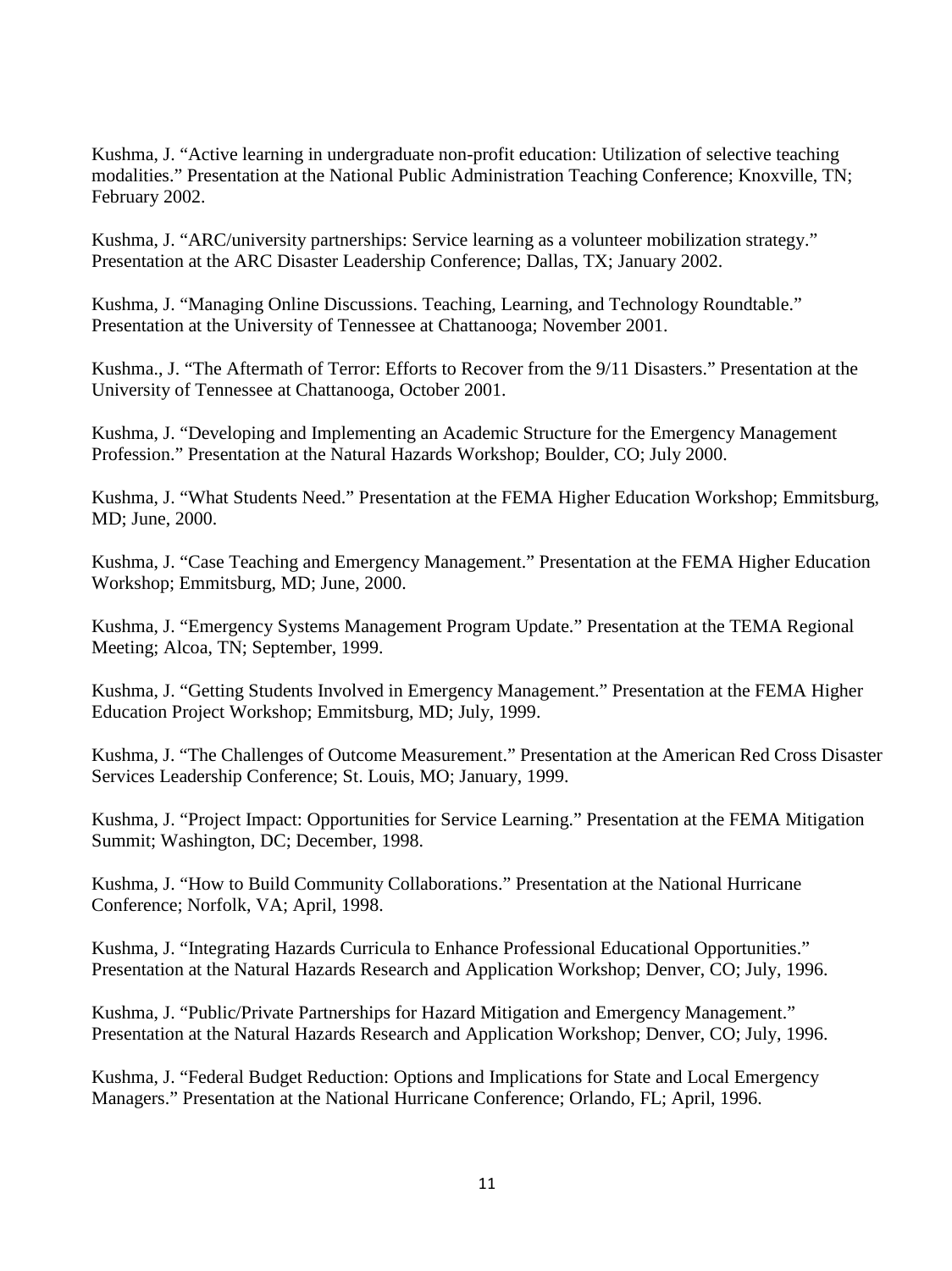Kushma, J. "Shelter Needs in Hurricane Andrew." Presentation at the National Hurricane Conference; Atlantic City, NJ; April, 1995.

Kushma, J. "Training Needs in Hazards Management." Presentation at the Natural Hazards Research and Applications Workshop; Boulder, CO; July, 1994.

Kushma, J. "ESF #6 and the Federal Response Plan." Presentation at the American Red Cross Leadership Conference; Kansas City, MO; January, 1994.

Kushma, J. "Service Delivery Following Disaster." Presentation at the Hazards Research and Applications Workshop; Boulder, CO; July, 1993.

Kushma, J. "Disaster Feeding and Private Sector Resources." Presentation at the National Hurricane Conference; Norfolk, VA; April, 1992.

Kushma, J. "Catastrophic Planning -- The Federal Response Plan." Presentation at the Emergency Services Conference; Atlantic City, NJ; January, 1992.

Kushma, J. "Red Cross Activities with Big Bird." Presentation at the Hurricane Evacuation Study Workshop; Charleston, SC; 1990.

Kushma, J. "The Hurricane Hugo Experience." Presentation at the Contemporary Issues in Emergency Management Workshop, Emergency Management Institute; Emmitsburg, MD; November, 1989.

Kushma, J. "Volunteer Response/Armenian Earthquake." Presentation at the Contemporary Issues in Emergency Management Workshop, Emergency Management Institute; Emmitsburg, MD; April, 1989.

## **REVIEWER**

*Review of Preparedness and Emergency Response Research Centers (PERRCs),* Ad Hoc Board of Scientific Counselors, Centers for Disease Control and Prevention, Office of Public Health Preparedness & Response, August 2011.

*Information Systems for Crisis Response and Management (ISCRAM),* International Conference on Information Systems for Crisis Response and Management (2010- present).

*International Journal of Emergency Management,* 2010-present.

*Journal of Homeland Security and Emergency Management*, 2008-present.

*Natural Hazards,* 2010-present

*National Science Foundation*, Review Panel; Arlington, VA; January 2008.